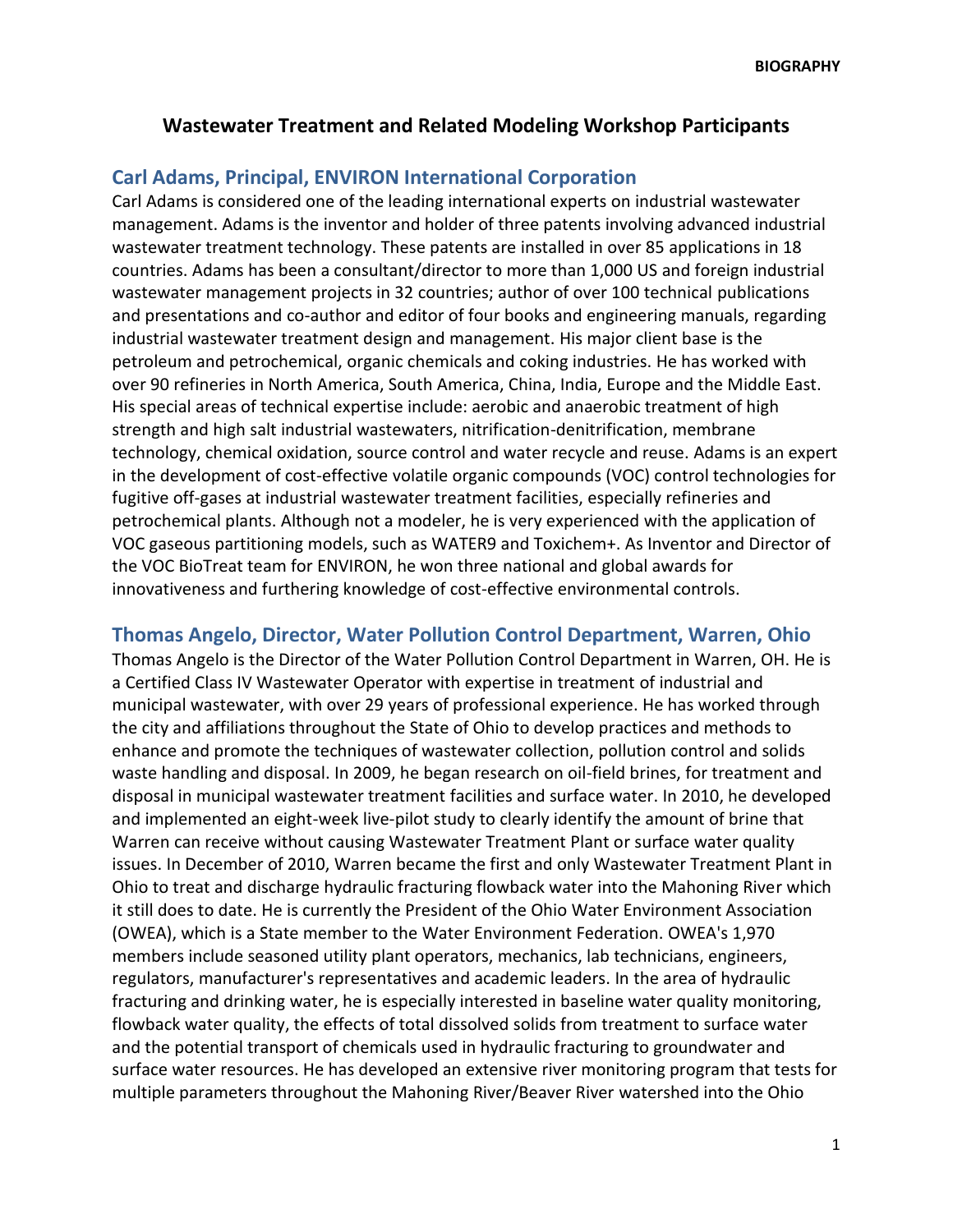River. The weekly monitoring of the river watershed has been ongoing since November of 2010. He has an Associate Degree in Electronics Engineering Technology from the ATES Technical Institute.

# **John Bailey, Manager, Water Division Permits Branch, Arkansas Department of Environmental Quality**

John Bailey has more than ten years of experience in environmental engineering, which includes clean air and water regulations. He began his professional career as a permit writer for the Air Division at the Arkansas Department of Environmental Quality in 1996. In 2006, Bailey became supervisor of the Stormwater Section and in 2007 became supervisor of the National Pollutant Discharge Elimination System Permits Section in the Water Division at the Arkansas Department of Environmental Quality. In 2009, he was promoted to the Water Division Permits Branch Manager. He holds a BS in Chemical Engineering from the University of Arkansas.

### **Matthew Bruff, CDO and General Counsel, Altela, Inc.**

Matthew Bruff, Co-founder of Altela, Inc., is a designer and manufacturer of disruptive clean technology to desalinate and decontaminate highly challenged petroleum and industrial wastewater. Altela's patented AltelaRain® technology desalinates highly-challenged, frac flowback, brackish and produced water without the energy intensive equipment, high temperatures or pressure of other water desalination technologies. Prior to Altela, Bruff worked at the U.S. Department of Energy's Sandia National Laboratories. Bruff has over 18 years of experience in both the natural resource and technology industries and has acquired many precedent-setting regulatory permits across the United States with respect to the treatment and beneficial re-use of oil and gas industry wastewater. Bruff is a named inventor on several patents (United States and international) dealing with novel enhanced systems, processes and methodologies for producing clean water. Bruff received a juris doctorate degree and MBA from the University of New Mexico.

### **Lawrence Cenegy, Senior Corrosion Engineering Advisor, Hess Corporation**

As a Senior Corrosion Engineering Advisor, Lawrence Cenegy provides corrosion and water management support to HESS business units worldwide. Cenegy is currently involved in several unconventional resource water management projects involving water sourcing, application and reuse, and he is a member of the HESS-internal Water Advisory Technical Resource team. Prior to joining HESS, Cenegy held the position of CAPEX Projects Manager for Nalco Company, focusing on chemical treatment programs for both land-based and deepwater projects. Before that position, Cenegy was a Research Section Leader for Nalco Company and earlier for Exxon Chemical Company, managing group projects in the areas of water treatment and flow assurance. Cenegy's 35-plus years of industry experience includes projects in all the major oil production regions worldwide. Cenegy has co-authored over 15 technical papers and patents, and he is a member of the Society of Petroleum Engineers, National Association of Corrosion Engineers and American Chemical Society. Cenegy holds an undergraduate degree in Chemistry from the College of New Jersey and a MBA from the University of St. Thomas in Houston.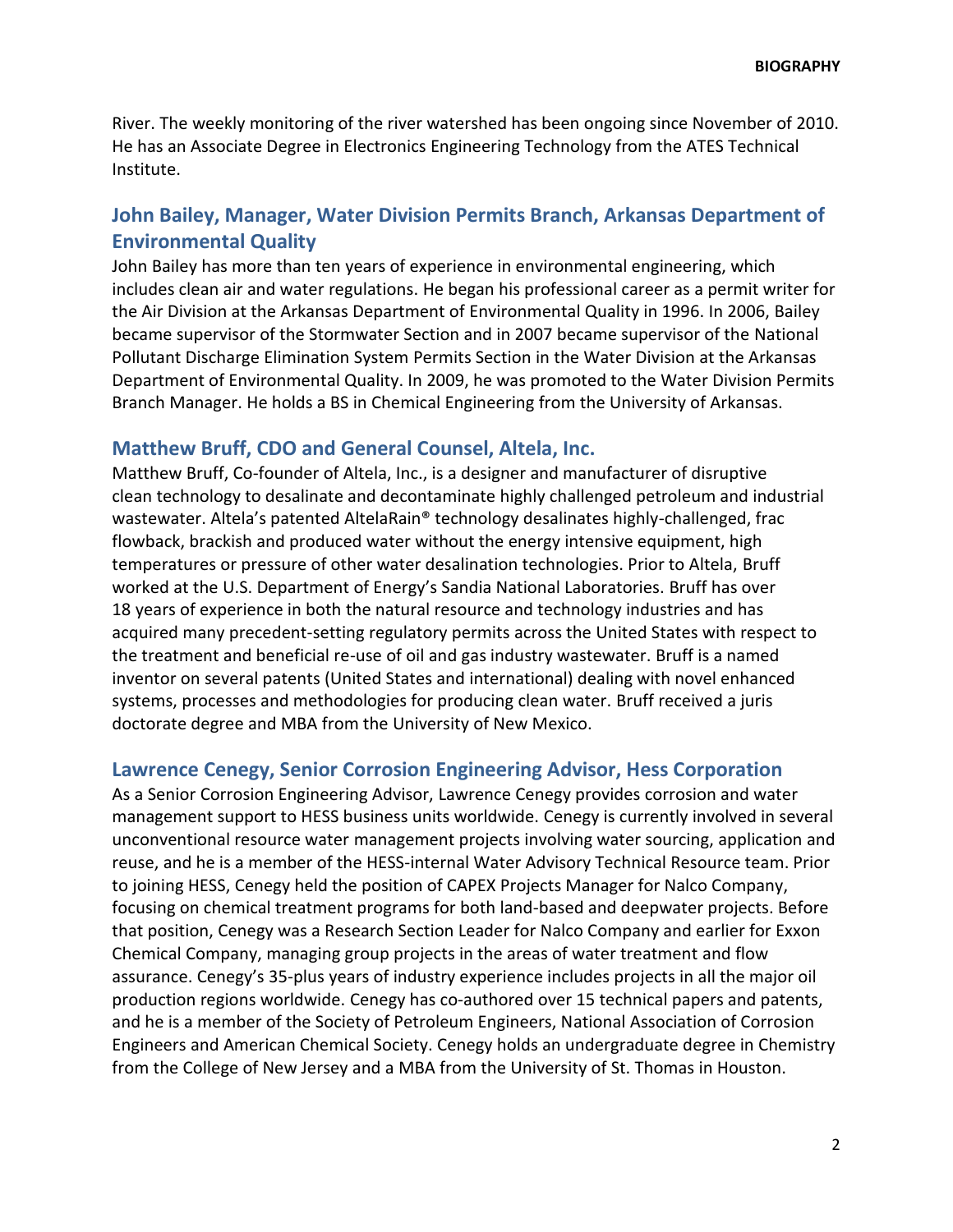## **Thomas Chambers, Senior Facilities Engineer, Southwestern Energy Company**

Thomas Chambers has 24 years of experience in a variety of fields: municipal, surveying, transportation, water treatment, land planning and development. He has worked in the oil and gas industry for the past four years, first with a research and development group tasked with developing a cost effective method of treating and recycling flowback and produced water, and secondly as an engineer for Southwestern Energy. He holds a BS in Civil Engineering from Memphis State University.

### **Nancy Coleman, Principal, Environmental Consultants**

Nancy Coleman is an environmental toxicologist and public health professional with 30 years experience in risk assessment for environmental media, including groundwater, surface water and drinking water. Currently, she is the principal for Environmental Consultants in Oklahoma City and serves as the toxicologist for Chesapeake Energy Corporation. Coleman has been involved in development of criteria for selection of environmental acceptable hydraulic fracturing chemicals, risk evaluation of mixed production fluid releases and potential effects on soil, surface water and groundwater resources, evaluation of produced water quality data and evaluation of the potential fate and transport of hydraulic fracturing chemicals. Coleman presented a paper on produced water quality at the 2011 US EPA Chemical and Analytical Methods Technical Workshop for the Study of Hydraulic Fracturing and its Potential Impact on Drinking Water Resources. In 2012, Coleman presented papers at several national conferences on chemical disclosure of hydraulic fracturing chemicals, baseline water quality sampling programs and short-term intra-well variability in domestic water wells. Prior to entering consulting, she was the toxicologist and epidemiologist for the Oklahoma Department of Environmental Quality and its predecessor, the Environmental Division of the Oklahoma State Department of Health (1985-1994). She also has served as a sanitarian and as a laboratory manager for an environmental laboratory (1978-1985). Coleman's area of research activity includes the potential effects of chemicals utilized in the production of oil and natural gas on surface and groundwater resources, variability of naturally-occurring substances in domestic wells and risk evaluation of contaminants on potential drinking water supplies. She has served on the Oklahoma Corporation Commission Risk Task Force, Mid-Continent Oil and Gas Association Glycol Dehydration Study Committee, STAPPA Air Toxics Review Committee, API E&P Health Issues Group and several committees for the Oklahoma State Department of Education regarding science education. She is a member of the American Conference of Governmental Industrial Hygienists and a diplomat in the American Academy of Sanitarians. She has a degree in Environmental Health from Old Dominion University and a MPH in Environmental Health and a PhD in Environmental Toxicology from the University of Oklahoma Health Sciences Center.

# **George DeVaull, Principal Technical Expert, Environmental Soil and Groundwater Group, Shell Global Solutions US, Inc.**

George DeVaull is the Principal Technical Expert in the Environmental Soil and Groundwater Group at Shell Global Solutions US, Inc., in Houston, TX. He has over 23 years of professional experience in fate, transport and risk evaluation of chemical releases to soils and groundwater.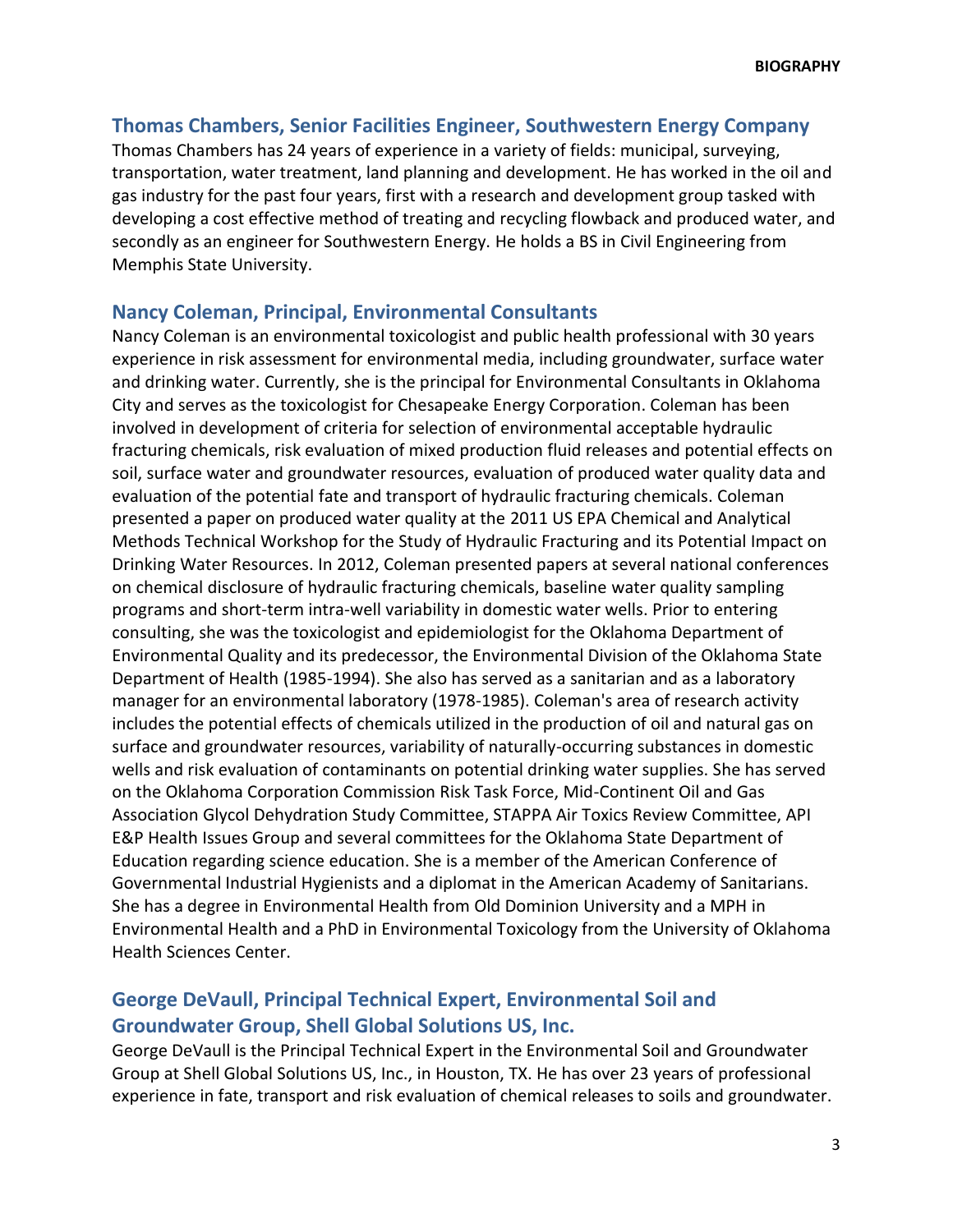The work has covered aspects of the petroleum industry from upstream exploration and production to retail service stations, in evaluation of legacy site impacts as well as in predictive estimates for new chemical applications, including preventive risk management. His publications have covered the chemical fate and transport of petroleum, petroleum-related chemicals, ethanol, MTBE and methane, on topics including biodegradation, subsurface vapor migration, non-aqueous phase liquid mobility and risk evaluation methods. He has authored the BioVapor model, which is being reviewed by US EPA for consideration in petroleum vapor intrusion guidance. He has presented numerous short courses for regulators across the US and in other countries in which Shell operates, many times in co-presentation with regulatory staff. Courses have included risk-based site management and natural attenuation of petroleum, MTBE and other chemicals. Since 2008 he has presented several courses per year on subsurface to indoor air petroleum vapor intrusion. He has a BS and MS in Mechanical Engineering and a PhD, all from University of Illinois at Urbana-Champaign.

## **Michael Dunkel, Director of Sustainable Development, Pioneer Natural Resources**

Michael Dunkel is the Director of Sustainable Development for Pioneer Natural Resources. He is responsible for corporate water and air initiatives that promote long term sustainability. A major focus of the initiatives is finding an economically viable alternative to using fresh water for drilling and hydraulic fracturing. The study includes transportation, storage and treatment of produced water for recycling. Dunkel has presented on water management for the Texas House Hearing on Water, the Eagle Ford Task Force, the US EPA Water Acquisition Roundtable and other Oil and Gas conferences. Dunkel has held positions with Pioneer Natural Resources in engineering management, project management and business development over the last 15 years. His experience with Pioneer includes projects and developments in Tunisia, South Africa, Gabon and Argentina, before joining the Sustainable Development Group. Prior to Pioneer, Dunkel was employed at Marathon Oil in a variety of engineering and business development roles for 15 years. His involvement in successful developments covered Texas, Louisiana and North Africa. As a 30-year member of the Society of Petroleum Engineers (SPE), he was a founding member and officer of the SPE Section in Tunisia. Dunkel earned a BS in Mechanical Engineering from Rose-Hulman Institute of Technology.

#### **Daniel Ertel, CEO, Eureka Resources, LLC**

Daniel Ertel, a native of Williamsport, PA, is the CEO of Eureka Resources, LLC, located in Williamsport. Ertel began his career in R&J Ertel, Inc., a mechanical construction business founded in 1971 by his father. Ertel was instrumental in growing R&J Ertel from 5 employees in 1984 to 120 employees by 2007. R&J continues to do business in Pennsylvania and the surrounding states, providing design build mechanical services including engineering and sheet metal fabricating, excavating and piping services to a wide range of customers. Eureka and R&J Ertel, Inc., are two of several businesses that Ertel currently owns and operates. In 2007 the Marcellus Shale Play was introduced to the Lycoming County, PA, area. Realizing the critical need the industry had for water treatment, especially considering the high quality environment which might be adversely effected if sound solutions were not available, Ertel, along with two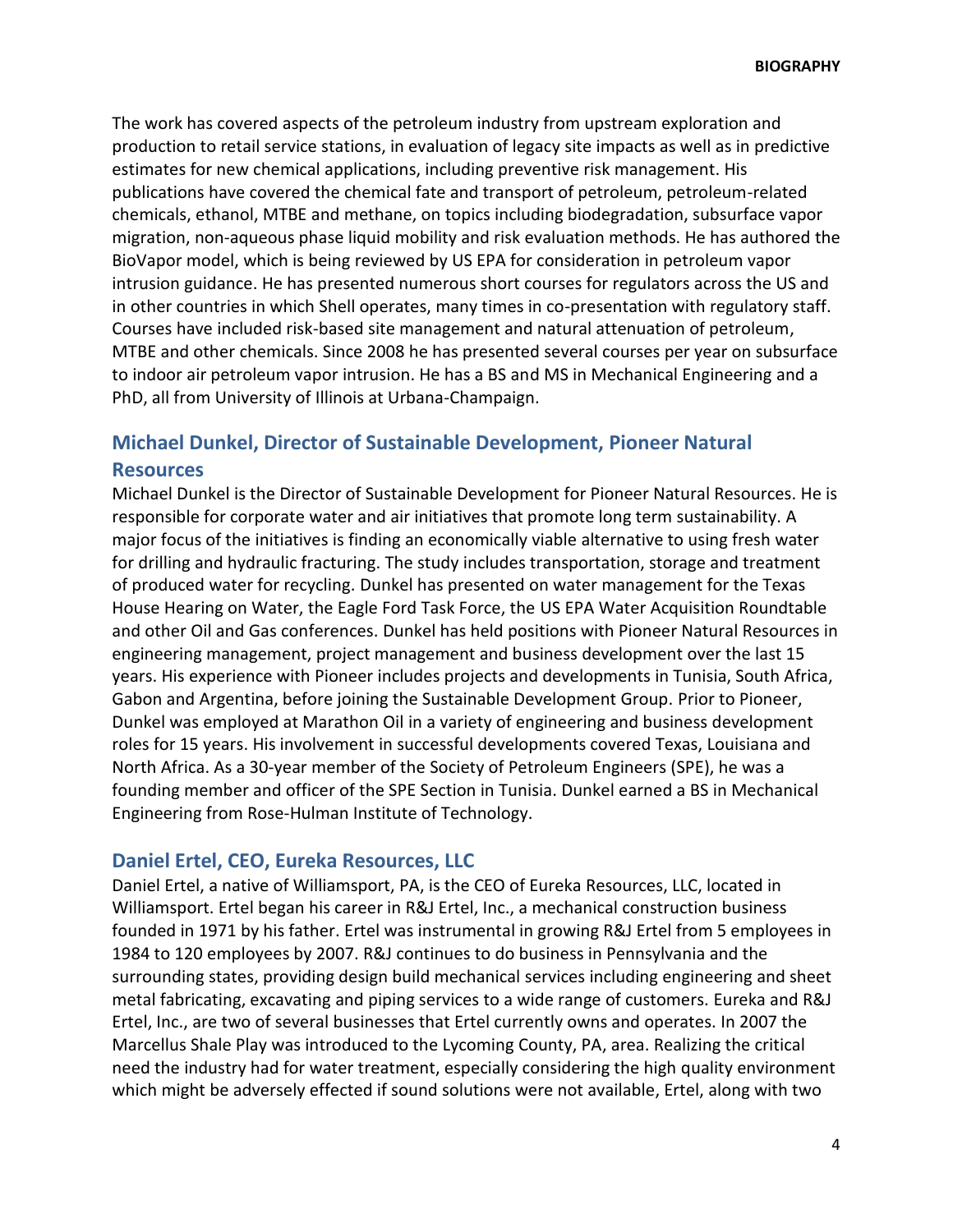business partners, decided to enter the gas well waste water business and formed Eureka Resources in July of 2008. Working with both local authorities and state environmental entities, Eureka opened their first centralized treatment plant on November 20, 2008. After extensive research, Eureka introduced the next generation of water treatment for the gas drilling industry in Pennsylvania. Eureka Resources signed its first contract with Fountain Quail Water Management in August of 2009 and opened its new expanded facility using mechanical vapor recompression technology in June of 2010. This plant produces water meeting or exceeding the newest PA DEP standards for discharge and reuse. Eureka has recently permitted two additional facilities with construction scheduled to be completed by the third quarter of 2013. These new facilities will incorporate state of the art crystallizer technology, as well as additional advanced treatment processes which will allow Eureka to recover even higher levels of clean reusable water, while also producing various by-products for industrial reuse and minimizing the remaining waste streams. Ertel graduated from Bucknell University in 1984 with a BS in Civil Engineering.

# **Peter Fyfe, Senior Facilities Engineer, Fayetteville Shale Division, Southwestern Energy Company**

As Senior Facilities Engineer of Southwestern Energy Company's Fayetteville Shale Division, Peter Fyfe focuses on planning and executing water infrastructure development projects (water sourcing and treatment) in support of the development of the Fayetteville Shale in Arkansas. The primary objectives of these projects are to reduce the development cost while providing secure sources of water and treatment operations, which may be accomplished in a long term, sustainable manner. Fyfe has over 19 years of engineering/consulting experience in environmental engineering with a focus on industrial and municipal water and wastewater treatment. Over the course of his career, he has successfully worked with both the public and private sectors, often with both on the same project. He is experienced at permitting, designing and operating water and wastewater treatment facilities including a system with a goal of 100% recycle of wastewater and screening technologies for various treatment goals. He has experience with facility construction, startup and conducting operator training. He holds a BS in Civil Engineering from Lafayette College and a MEng in Environmental Health Engineering from the University of Texas at Austin.

# **Ganesh Ghurye, Engineering Associate, ExxonMobil Upstream Research Company**

Ganesh Ghurye is an Engineering Associate at ExxonMobil Upstream Research Company. Following experience as a consulting engineer and as an academic staff researcher with a focus on water treatment and removal of arsenic and nitrate, he joined ExxonMobil in 2008, where he serves in the Environmental and Safety Technology Section. His current research interests include the evaluation and development of treatment technologies for wastewaters associated with unconventional gas and studies of the composition of wastewaters and wastewater treatment by-products from the production of unconventional gas. He is a member of the American Water Works Association where he serves on the Inorganics and Inorganic Contaminants Research Committees. He holds a PhD and MS in Environmental Engineering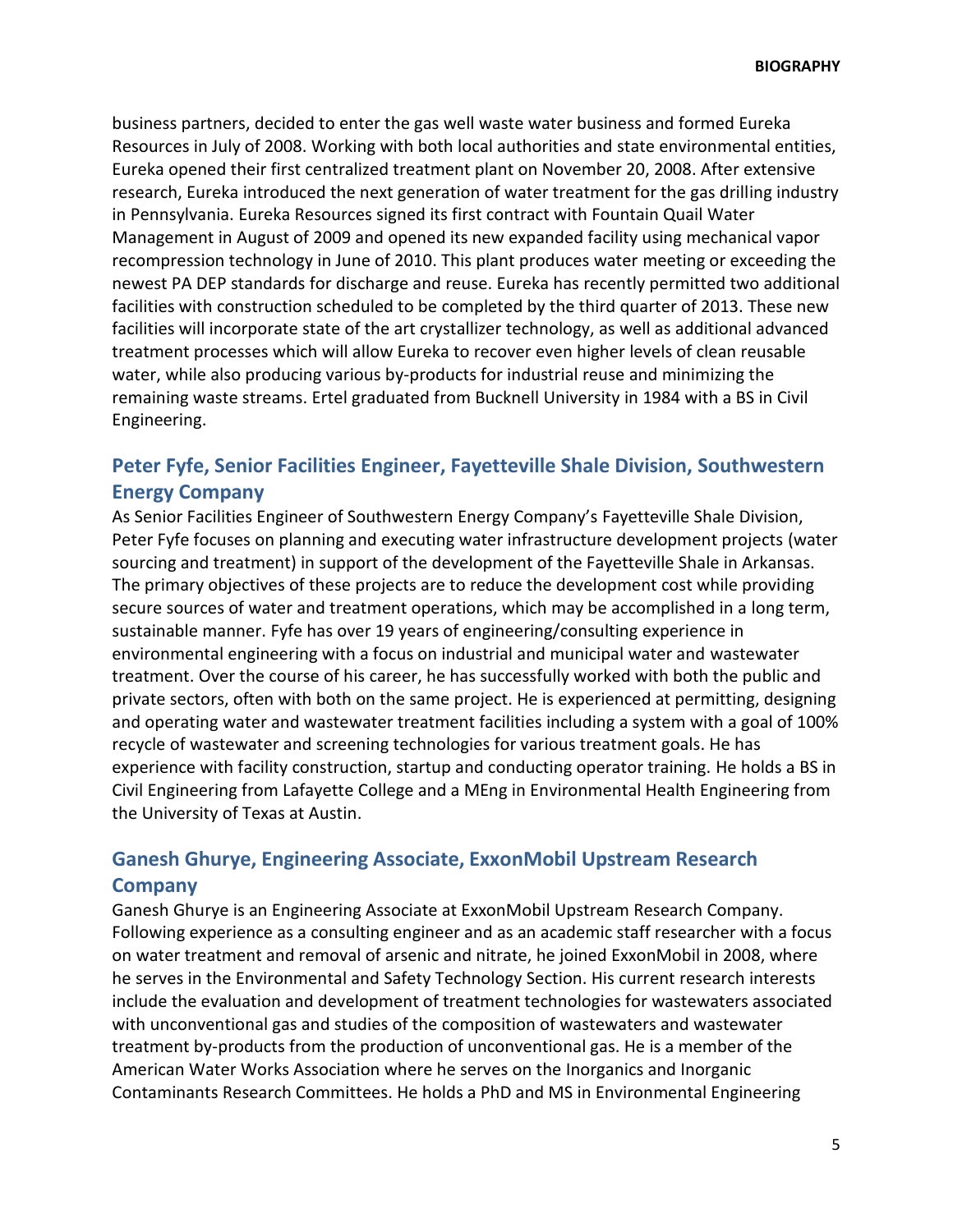from the University of Houston and BS degrees in Chemical Technology and Chemistry from Bombay University, India.

## **Marc Glass, Principal, Downstream Strategies, LLC**

Marc Glass has over thirteen years of experience in environmental consulting and management, including nine years as a West Virginia Department of Environmental Protection Licensed Remediation Specialist. He is skilled in the evaluation and remediation of environmental contamination. Glass' experience includes Phase I and Phase II environmental site assessments, petroleum and chlorinated solvent site investigations, design and installation of monitoring well networks, aquifer testing, asbestos and biological remediation and project supervision, preparation of facility Spill Prevention Plans for above ground and underground storage tank facilities and mold investigation and remediation. Glass' experience includes management of remediation projects in the West Virginia Voluntary Remediation and Redevelopment Program and Pennsylvania Department of Environmental Protection Land Recycling Program.

## **Brent Halldorson, Chief Operating Officer, Fountain Quail Water Management**

Brent Halldorson from Fountain Quail Water Management (FQWM) is a founding member of the Texas Water Recycling Association. FQWM pioneered water recycling in the very first shale play in the Barnett Shale. FQWM has been working with Devon Energy since 2004 and has recycled almost 1 billion gallons of saltwater back into freshwater for re-use. It has also been operating in the Marcellus Shale through Eureka Resources, LLC (Williamsport, PA). FQWM helped develop the first recycling permit in the state of Texas and was the first to obtain a state-wide recycling permit. FQWM has also worked with state regulators in Colorado, Arkansas and Pennsylvania. FQWM offered comments and expertise to the Texas Railroad Commission on their recent review of state recycling rules.

# **Christopher Harto, Energy and Environmental Analyst, Argonne National Laboratory**

Christopher Harto has been an Energy and Environmental Analyst at Argonne National Laboratory since 2010. His work focuses on quantifying the environmental performance of energy technologies. Much of his recent work is related to the energy-water nexus. Recent projects have included estimating the life cycle water footprint of geothermal energy, life cycle assessment of produced water treatment and disposal systems and quantifying the risk to electricity generation from severe drought in the Western US. In the area of shale gas development and hydraulic fracturing, Harto has co-authored two white papers for the Department of Energy on the environmental impacts of shale gas development, one of which was recently released as a peer reviewed journal article. He is also a co-author of a life cycle assessment of water consumption for natural gas from conventional and shale plays that is currently being submitted for peer review publication. In 2009, as a student at Arizona State University, Harto was awarded the Central Arizona Project award for water research for his work on quantifying the water intensity of low carbon transportation fuels.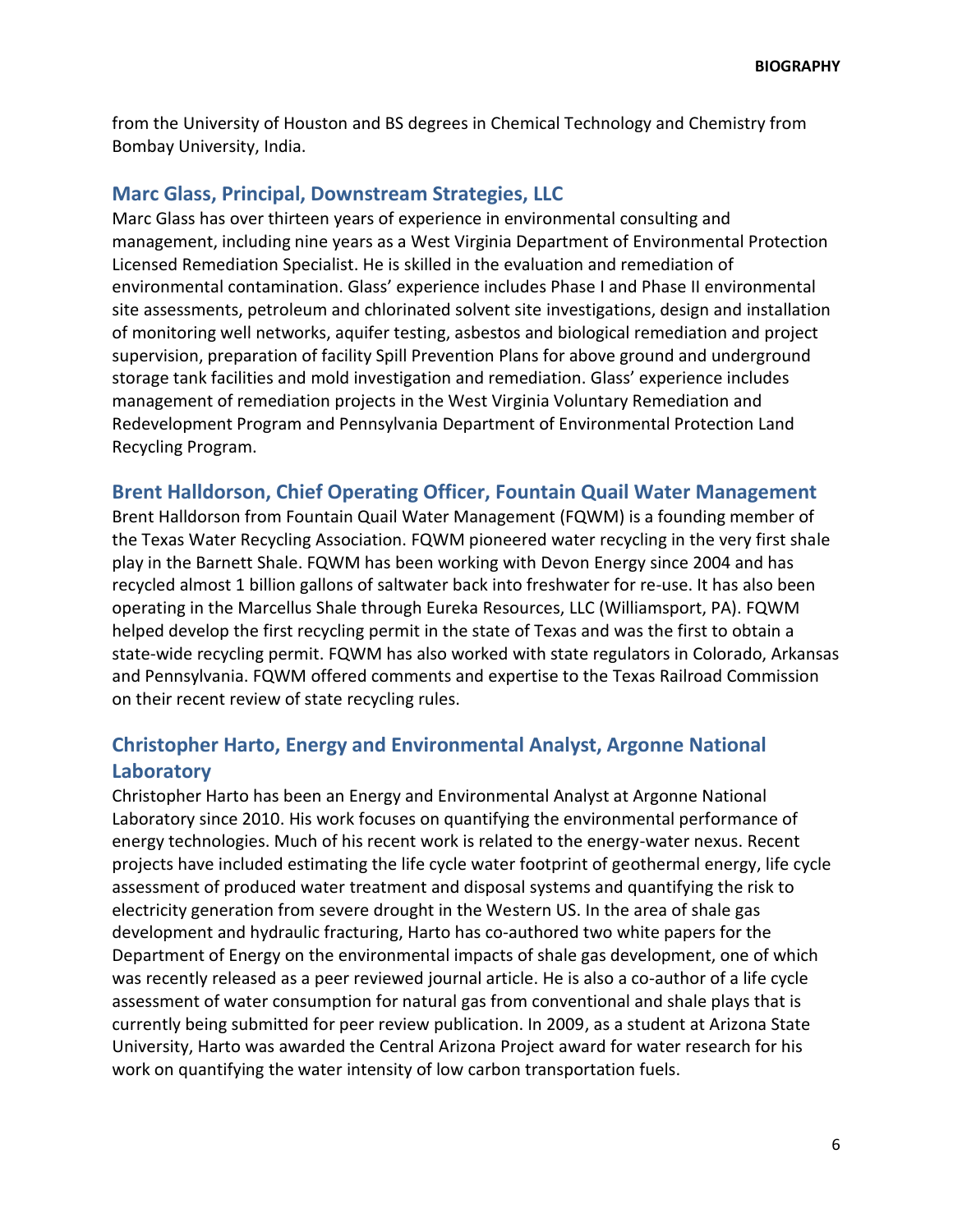## **Thomas He, Environmental Geochemist, West Virginia University**

Thomas He is an Environmental Geochemist at West Virginia Water Research Institute. He is currently working on projects related to environmental issues associated with returned hydraulic fracturing water and mining waste water, such as Selenium, Bromine and total dissolved solids (TDS). He is investigating novel treatment technologies for TDS treatment in order to lower the treatment cost of available technologies. He is conducting review on returned frac water composition in the Marcellus shale region and treatment technologies to enhance the reuse and recycle of fracturing water. He has extensive experience in geochemical modeling on speciation, dissolution and precipitation, redox reaction, as well as contaminants fate and transport. He has over seven years of experiences in environmental investigations projects related to basic scientific research on fate and transport of organic and inorganic contaminants in soil and water, and two years of experience on remediation projects in environmental consulting. He is experienced in geochemistry evaluation and monitored natural attenuation, and he has extensive experience in metals and chlorinated solvents remediation and waste water treatment related to mining, chemical, pharmaceutical and oil and gas industries. He is also actively involved in developing innovative remediation technologies for emerging contaminants (e.g., PFOA/PFOS, 1,4-dioxane). He has 23 peer-reviewed publications in prestige journals such as Environmental Science and Technology and Geochimica et Cosmochimica Acta. He has presented in over 16 national and international conferences.

# **Jason Heath, Technical Programs Manager, Ohio River Valley Water Sanitation Commission**

Jason Heath is Technical Programs Manager at the Ohio River Valley Water Sanitation Commission (ORSANCO). ORSANCO is an interstate basin commission for the Ohio River. Heath's area of expertise is in water pollution control regulations and watershed management. ORSANCO recently adopted a water quality standard for total dissolved solids (TDS), in part to address water quality issues associated with the treatment and disposal of hydrofracing waste water. ORSANCO is currently working on development of a water quality standard for bromide which could also have implications regarding disposal of fracing waste water. ORSANCO recently completed a water quality study of the Ohio River for TDS and its constituents to determine the extent of impairment associated with TDS. In addition, ORSANCO has a Publically Owned Treatment Works Advisory Committee that provies represenation of municipal waste water utilities on the Ohio River. The Marcellus and Utica shales lie within the Ohio River Basin.

# **Thomas Kropatsch, Natural Resource Analyst, Wyoming Oil and Gas Conservation Commission**

Thomas Kropatsch is a Natural Resource Analyst with the Wyoming Oil and Gas Conservation Commission (WOGCC) and is responsible for the implementation and regulation of the WOGCC environmental programs and oil and gas operator's compliance with the WOGCC's Rules and Regulations. He manages the WOGCC wastewater treatment program, which requires preapproval of oil and gas operators or contractors who treat wastewater for re-use or recycling. The approval process includes a hearing to review the proposed treatment methods, equipment and sampling/analytical program. Kropatsch acts as the hearing examiner to review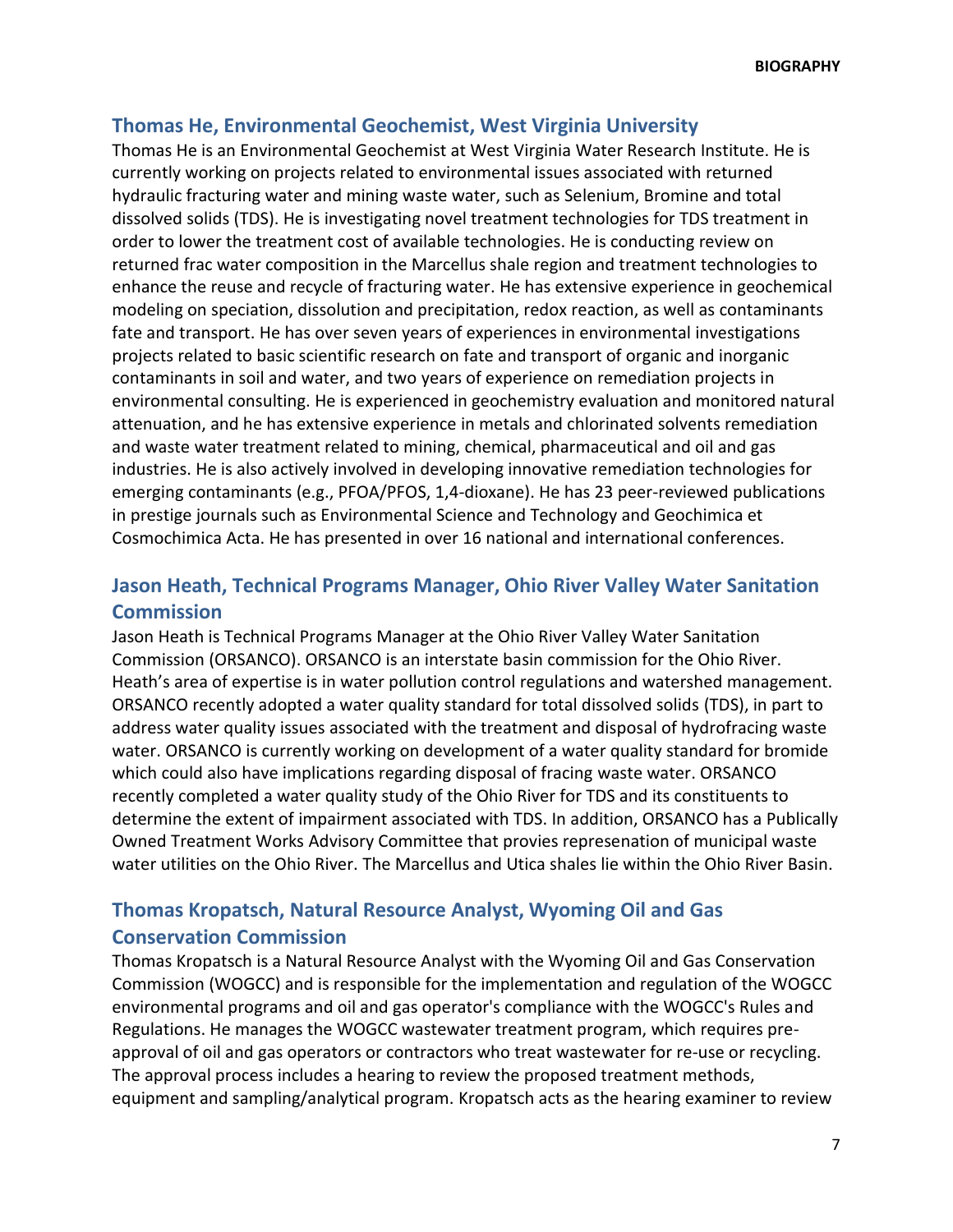the proposed treatment process and prepares orders authorizing the companies to treat flowback or produced waters for re-use, recycling or disposal. The order includes conditions the company must comply with during their treatment of the wastewater. These conditions are set to ensure the company remains in compliance with the rules and regulations of the WOGCC and include notifications of work, pre- and post-treatment sampling and analytical requirements and stipulations on where or how the treated wastewater may be re-used, recycled or disposed. He also reviews post-work treatment reports and analytical data to monitor compliance with the WOGCC rules and regulations. Kropatsch is also a hearing examiner for the WOGCC's Class II UIC program. As an examiner, he provides regulatory review and approval of new injection/disposal wells, requested increases in well injection pressure and approval for disposal of new sources of produced water or flowback water into Class II wells. Kropatsch provides technical and regulatory assistance to oil and gas operators within the state on remediation and/or disposal of exploration and production generated wastes, including petroleum contaminated soils, produced water and flowback water.

# **Dennis Lamb, CBM/Oil & Gas Group Supervisor, Water Quality Division, Wyoming Department of Environmental Quality**

Dennis Lamb is the supervisor for the Coalbed Methane (CBM) and Oil and Gas Group for the Wyoming Department of Environmental Quality/Water Quality Division. This group permits, monitors and inspects Commercial Oilfield Water Disposal Facilities and CBM and oil and gas produced water treatment facilities statewide. Previous experience includes U.S. Geological Survey and private consulting. He is a professional geologist in Wyoming. Lamb has a BS and MS in Geological Engineering from the South Dakota School of Mines and Technology with emphasis on hydrogeology and geochemistry.

# **John Lucey, Executive Vice President of Engineering and Business Development, Heckmann Corporation**

John Lucey is a professional engineer with 35 years of experience in the industrial water and wastewater treatment industry, the last five of which were in the unconventional oil and gas industry. He is the Executive Vice President of Engineering and Business Development for Heckmann Corporation, one of the leading water management companies in the US. The company owns two wastewater treatment facilities for oil and gas wastewater and have evaluated wastewater treatment at all of the major plays in the US where it operates. This includes the Bakken, EagleFord, Permian, Haynesville, Marcellus, Barnett, Mississippi Lime and Tuscaloosa Marine Shale. Lucey has spoken at numerous conferences on the topic of water and wastewater treatment for the unconventional oil and gas industry and is a member of the Marcellus Shale Coalition Waste Management Subcommittee.

### **Allison MacKay, Associate Professor, University of Connecticut, Storrs, CT**

Allison MacKay is an Associate Professor of Civil and Environmental Engineering at the University of Connecticut in Storrs, CT. She is an environmental engineer with expertise in the fate of contaminants in natural and engineered systems with over 15 years of independent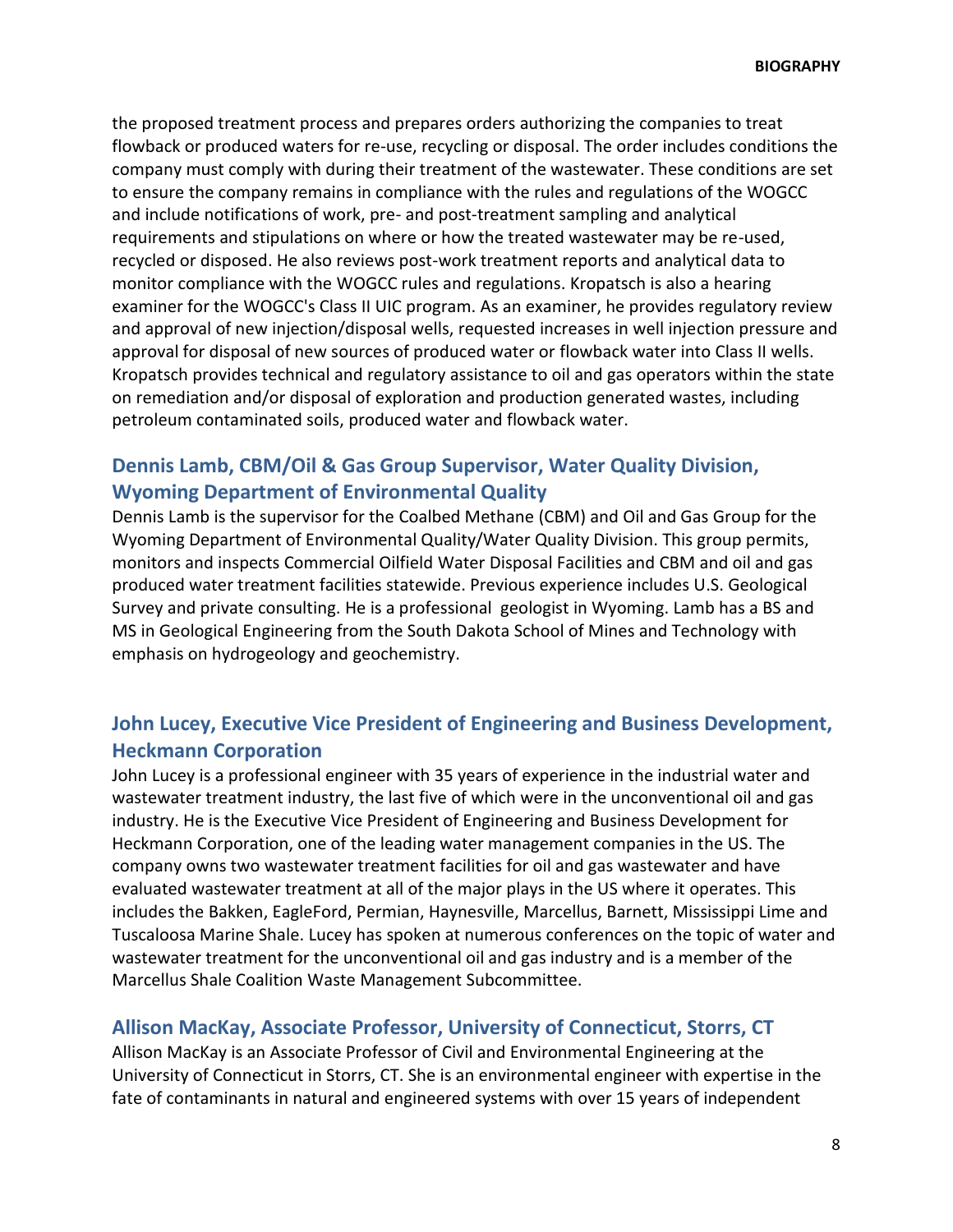research experience. Her work targets understanding of the roles of compound structure and physico-chemical properties and key characteristics of environmental systems on the phase transfer and transformation reactions that govern contaminant fates. The aim of this work is to develop predictive models of compound fate processes that are adaptable to many different compounds and/or environmental settings. Her work has a particular emphasis on contaminant fates in environmental settings with heavy anthropogenic alterations. Presently, she is examining impacts of effluent discharges on contaminant fates in perturbed river systems. MacKay's research is primarily experimental in nature and she has experience in analytical measurements of trace organic, heavy metal and metalloid contaminants and field sampling of groundwater, stormwater, river and surface water systems. She has also validated the application of physico-chemical fate models to predict contaminant fates in drinking water treatment processes. She is particularly interested in the fate treatment and management of chemicals used in the hydraulic fracturing process. She has a BASc in Engineering Science (Chemical Engineering), a SM in Civil and Environmental Engineering and a PhD in Environmental Engineering from Massachusetts Institute of Technology.

#### **Earl Mattson, Research Scientist, Idaho National Laboratory**

Earl Mattson is a Research Scientist at the Idaho National Laboratory. His research interests involve understanding fluid flow and chemical/heat transport in porous media. Developing quantitative descriptions of subsurface processes, characterization and porous media parameters that are based on laboratory and field testing. His initial research interest were in flow and transport of water and solutes in the vadose zone and have since evolved to include high temperature/pressure geomechanical behavior of fractures and unconventional fossil resources as a function of temperature, stress and geomechanical properties. He has worked on proppant rearrangement and embedment as a function of closure stress in shales, water flow and chemical transport in fractured basalt vadose zones, thermally reactive tracer evaluation in geothermal systems and product production and environmental consequences of in situ retorting of oil shale. A current research project is developing an understanding of water retention in proppant filled fractures in unconventional gas reservoirs and its effect on flowback and gas production. He has a PhD and MS in Hydrology from New Mexico Institute of Mining and Technology and a BS in Civil Engineering from the University of Minnesota.

### **Meagan Mauter, Assistant Professor, Carnegie Mellon University**

Meagan Mauter's research interests lie at the intersection of energy and water. During her doctoral studies, Mauter performed research on next-generation membranes to reduce the energy consumption of water desalination processes. As an Energy Policy Fellow at the Harvard Kennedy School, she working on issues at the energy water nexus including water treatment technologies and firm behavior in unconventional resource extraction. Mauter combines her technical background in desalination to the emerging issue of brine management, raising new questions and offering new thinking on how to maximize shale gas resources while minimizing their short and long-term environmental impacts. Specifically, she has performed major studies evaluating how firm level management practices determine environmental outcomes in the Marcellus and performed economic analysis on impact mitigation technologies. After finishing undergraduate degrees in Civil and Environmental Engineering and History at Rice University,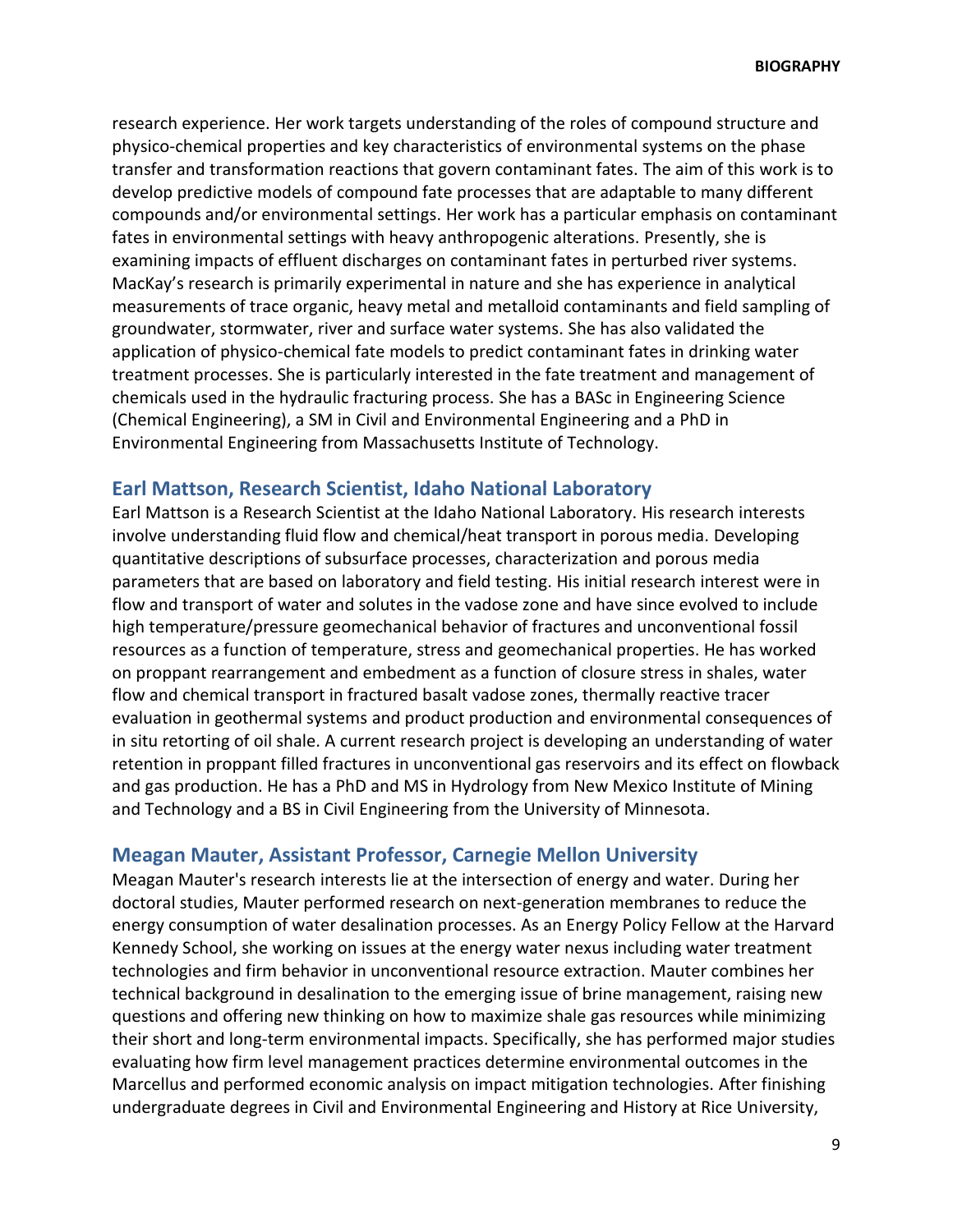Mauter completed a PhD in Chemical and Environmental Engineering in the laboratories of Menachem Elimelech and Chinedum Osuji at Yale University.

## **Rick McCurdy, Senior Engineering Advisor, Chesapeake Energy Corporation**

Rick McCurdy is a Senior Engineering Advisor for Chesapeake Energy in Oklahoma City, OK. In this role, McCurdy is primarily responsible for oversight of Chesapeake's chemical usage in hydraulic fracturing and production operations and for evaluating new technologies in the area of water reuse and reclamation. McCurdy has over 32 years of experience working directly with specialty chemicals used in drilling, stimulation and production operations. McCurdy has also spent much of his career in treating oilfield water systems and has devoted a considerable amount of time over the last eight years to evaluating technology for the reclamation or reuse of produced brine in hydraulic fracturing operations. McCurdy has been one of the principal archtects behind Chesapeake Energy's industry leading Aqua Renew program that focuses on reuse and reclamation of produced fluids to offset fresh water usage in oilfield operations. Over the last several years, McCurdy has been invited to present his views on water reclamation technology to numerous industry groups.

### **Kent McManus, Vice President of Engineering, Eureka Resources, LLC**

Kent McManus is a professional engineer who has been practicing for over 32 years. His experience encompasses industrial wastewater treatment, oil and gas development related permitting and compliance, due diligence; regulatory compliance assessments; site development and permitting; preparation of environmental assessments and environmental impact statements under SEQRA; solid and hazardous waste management; hazardous waste treatment; site investigation and remediation; landfill permitting, design, construction and closure; and brownfield site investigation and remediation. McManus has managed and performed a wide variety of industrial wastewater related bench and pilot scale treatability testing projects, feasibility studies, facility plans, designs and construction oversight projects for a variety of industrial sectors. He has prepared and presented multiple presentations on water management for oil and gas development projects, prepared water management planning documents and permitted oil and gas wastewater treatment facilities. McManus worked for Eureka as a consultant for several years before recently joining the company to assist with permitting, design and operation of oil and gas wastewater facilities. He has both BS and MS degrees from Clarkson College of Technology in Environmental Engineering.

### **Pete Miller, Water Resources Manager, Range Resources-Appalachia, LLC**

Pete Miller is the Water Resources Manager at Range Resources in Canonsburg, PA. He is a Registered Professional Environmental Engineer in the State of Pennsylvania and is responsible for managing water resources from sourcing, transportation, treatment, storage, reuse and disposal for Range's southwestern Pennsylvania unconventional natural gas operations. He is active in assessing the current practices in water management and evaluating their sustainability against forecasted development activity levels. He is also knowledgeable of Pennsylvania's Water Management Plan and Oil & Gas Waste Management programs. His over 22 years professional experience is primarily focused on industrial water treatment and spans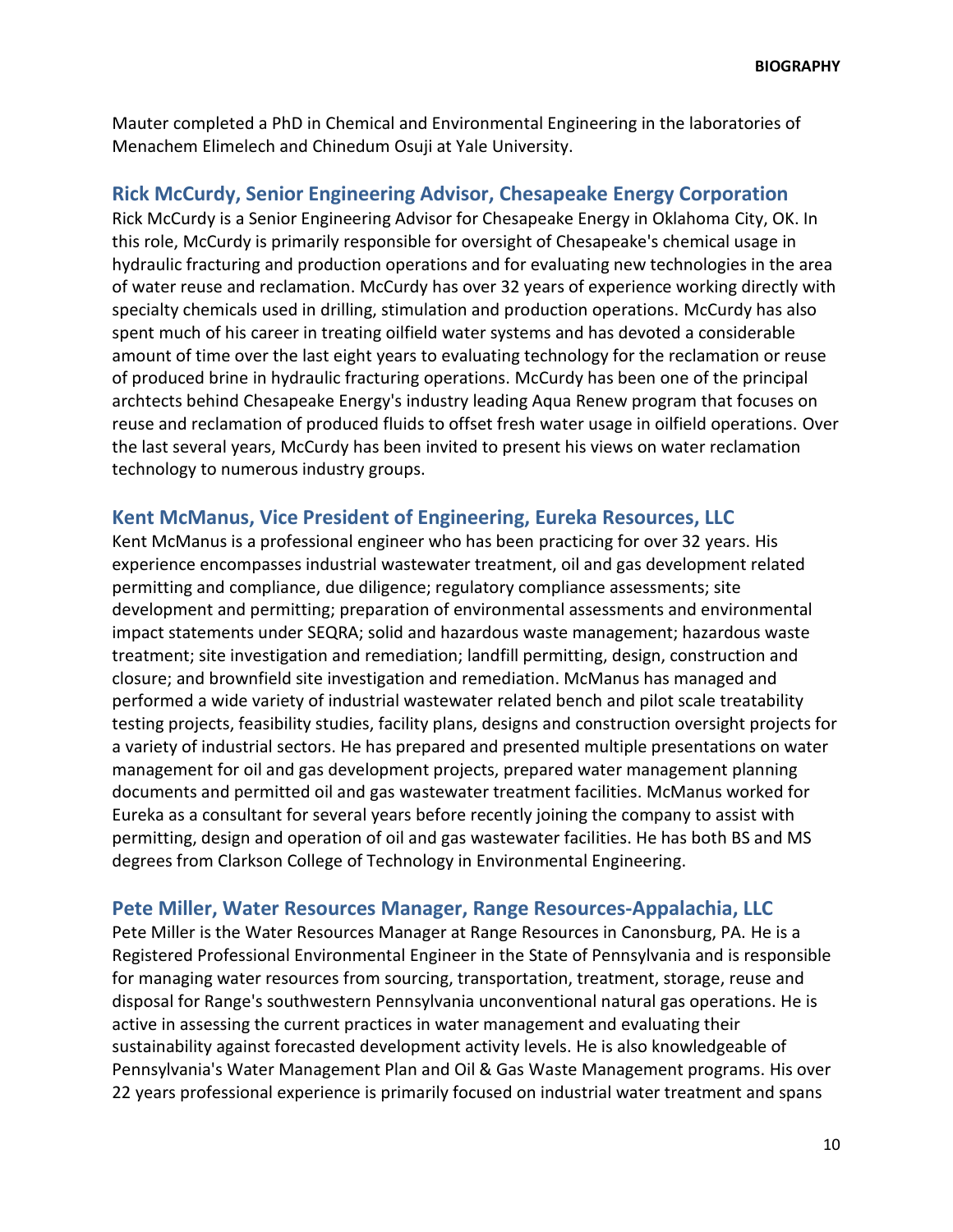across a broad range of industries, including; oil and gas, microelectronics, landfills, alternative energy and food and beverage among others. Prior to Range Resources he worked for such companies as USFilter, Veolia, Siemens Water Technologies and Tetra Tech NUS. Miller is also active in the Marcellus Shale Coalition and has been the Chairman of their Waste and Recycle Subcommittee for the past 3 years. He has a BS in Civil Engineering from the University of Pittsburgh (1992) and a MBA from Robert Morris University (2009), and is a Certified Project Management Professional (PMP) through the Project Management Institute.

# **Yves Pollart, Vice President of Environmental Engineering, Rettew Flowback, Inc.**

Yves Pollart is a Vice President with Rettew Flowback, Inc. (RFI), based in Lancaster, PA. He is a registered engineer in 10 states, and is affiliated with eight engineering organizations nationwide, specializing in water and wastewater management and treatment for municipal, industrial and energy clients. Pollart has more than 32 years of environmental engineering experience, including key design of wastewater treatment plants, sanitary sewer systems, combined sewer systems and industrial pretreatment plants. He has extensive experience in the oil and natural gas industry, working on designs of surface water intakes, water transfer mains, water booster stations and both centralized and mobile flowback treatment facilities, including RFI's developed proprietary mobile treatment technology. Pollart is a strong proponent of water reuse and recycling efforts by the oil and natural gas industry. He oversees the daily operations of RFI's oil field services including water management for exploration and production companies throughout multiple shale plays. Each pad site's downhole chemistry requirements varies, so each water treatment/recycling plan is customized with Pollart's oversight. Familiar with the differences between water qualities of regional shale plays, he supervises the evaluation of appropriate water treatment technology for both flowback and produced water, including bag and mechanical filtration; physical/chemical treatment; membrane technology such as forward and reverse osmosis; electro-coagulation; thermal distillation processes and other emerging technologies. Pollart is also knowledgeable of regulations and regulatory agencies in the Marcellus and Utica Plays. He is particularly cognizant of the ongoing discussion and solutions to water and waste disposal options as a participant in the Marcellus Shale Coalition's Waste Management and Recycling Subcommittee. Pollart has served on several state, regional and national committees for engineering organizations, including the American Academy of Environmental Engineers, Central Pennsylvania Water Quality Association, Water Environment Federation, Marcellus Shale Coalition and American Association of Drilling Engineers. He has a BS in Civil Engineering from the Virginia Military Institute and a MEng in Environmental Pollution Control from The Pennsylvania State University.

### **Vikram Rao, Executive Director, Research Triangle Energy Consortium**

Vikram Rao is Executive Director of the Research Triangle Energy Consortium, a non-profit in energy founded by Duke University, North Carolina State University, RTI International and University of North Carolina at Chapel Hill. Its mission is to illuminate national energy priorities, and those of the world by extension, and to catalyze research to address these priorities. Rao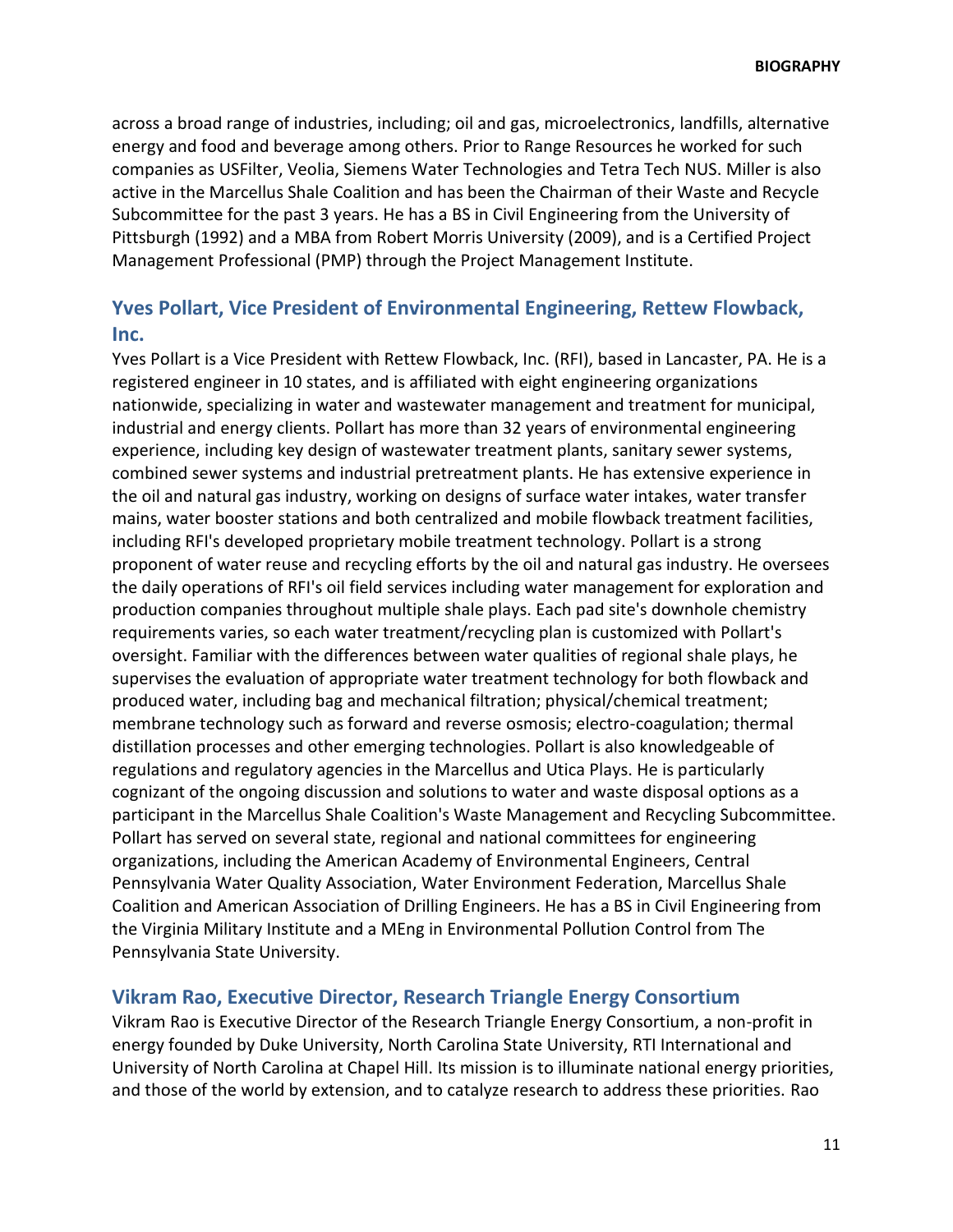serves on the board of Intelligent Well Controls Ltd. and also advises venture capitalist Energy Ventures AS, and firms BioLargo, Inc., Global Energy Talent Ltd. and Integro Earth Fuels, Inc. He retired as Senior Vice President and Chief Technology Officer of Halliburton Company in 2008 and followed his wife to Chapel Hill, NC, where she is on the faculty. Later that year he took his current position. He also serves on North Carolina Mining and Energy Commission and chairs the Water and Waste Management Committee. Rao's book Shale Gas: the Promise and the Peril was recently released by RTI Press and is intended to inform on the heated debate on fracturing for shale gas. Rao holds a BS in engineering from the Indian Institute of Technology in Madras, India, along with a MEng and a doctorate in Engineering from Stanford University. He is the author of more than 50 publications and has been awarded 30 US patents and foreign analogs.

## **Emily Reader, Engineering Geologist, Division of Oil, Gas and Geothermal Resources, State of California Department of Conservation**

Emily Reader is an Engineering Geologist for the Department of Conservation's Division of Oil, Gas and Geothermal Resources for the State of California. Her primary role is assisting the Chief Deputy of the Division by conducting geological and engineering research and work in investigations and studies associated with special projects within the Division and preparing reports for briefing of the Chief Deputy. She is the technical expert and a research member of the team responsible for composing the proposed Hydraulic Fracturing Regulations for the State of California. She has performed in-depth research of standards and recommended practices from a scientific and regulatory perspective with regards to well construction, testing and monitoring to ensure adequate confinement and isolation of potential flow zones and fluids. With over three years of experience within the Division, she also worked as an Energy and Mineral Resources Engineer with extensive experience in regulating all operations of oil and natural gas fields to make sure their compliance with current California laws, regulations and policies on and offshore. In the field and in the office, she has evaluated subsurface condition of wells to confirm isolation of fluids between zones and identified problems associated with the mechanical integrity of wells. In the area of hydraulic fracturing she is particularly interested from a regulatory standpoint in well integrity testing, modeling and monitoring of hydraulic fracturing operations and water quality monitoring to ensure new hydraulic fracturing regulations are set in place to foster oil and gas production while providing preservation, good stewardship and protection of all California's resources. She has a BS in Geology from Texas Christian University and a MS in Geological Sciences from San Diego State University.

# **Andrew Stack, Research & Development Staff Member, Oak Ridge National Laboratory**

Andrew Stack is a Research & Development Staff Member at Oak Ridge National Laboratory in Oak Ridge, TN. He is an aqueous geochemist/mineral surface geochemist with expertise in precipitation reactions, with 11 years of research and professional experience as a geochemist. He has worked to develop predictive kinetics models for the precipitation of sparingly-soluble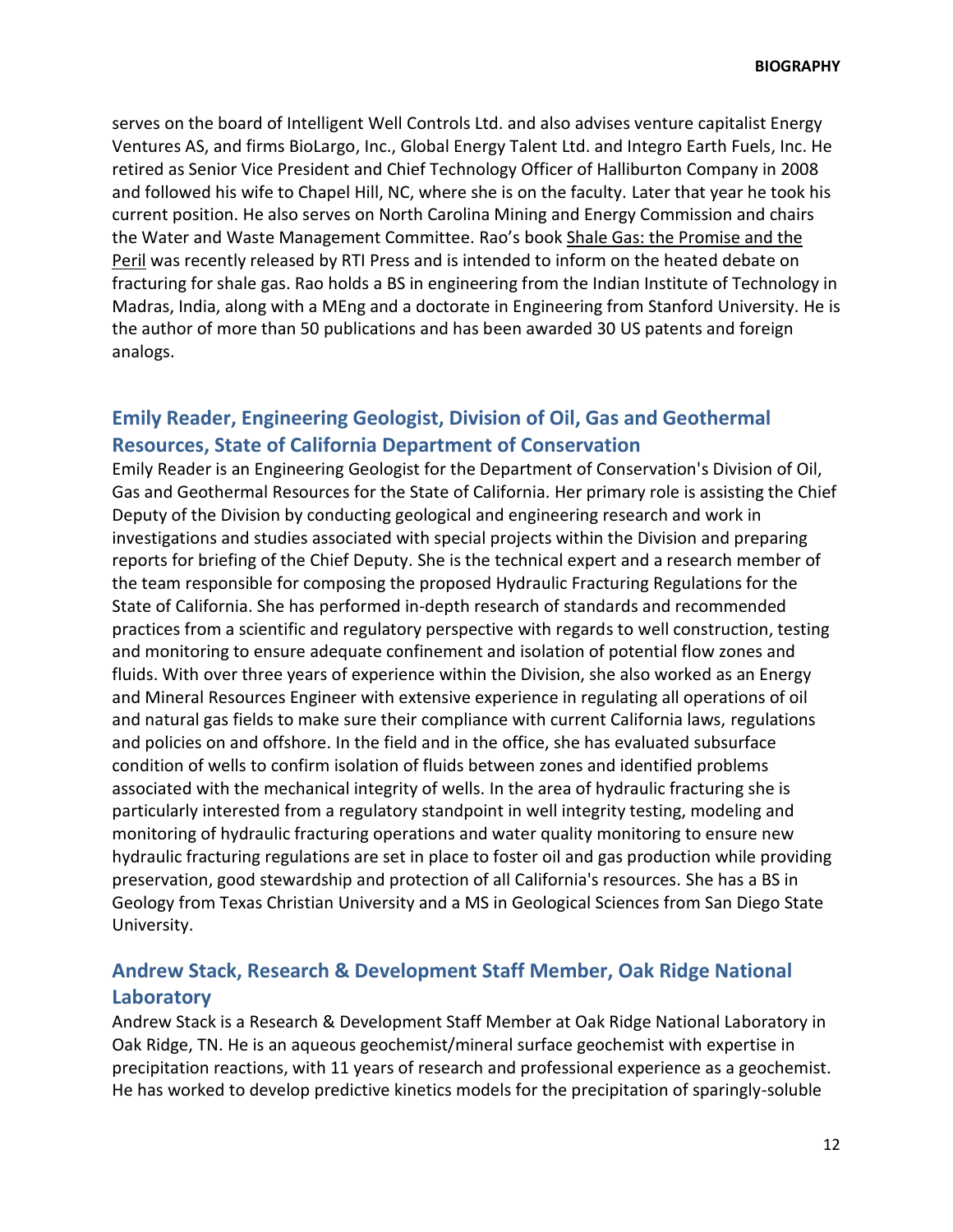salts such as calcium carbonate and barium sulfate that are problematic scale-forming minerals during oil/gas production, as well as potential candidates for in situ engineered mineral precipitation in order to sequester toxic contaminants such as heavy metals and carbonates in particular are important for carbon sequestration. He has also researched the interactions of anaerobic iron-reducing organisms with iron minerals. He worked as a Hydrologist at the U.S. Geological Survey's Water Resources Division, where he sampled well-water, analyzed groundwater compositions and performed age dating as well as an environmental consulting firm. After his PhD, he was a Postgraduate Researcher in the Land, Air and Water Resources Department at UC Davis, followed by an Assistant Professor in the School of Earth and Atmospheric Sciences at the Georgia Institute of Technology. He has served on a number review panels for the National Science Foundation and the Department of Energy and is the Program Chair for the American Chemical Society's Geochemistry Division. In the area of hydraulic fracturing and drinking water, he is especially interested in developing in situ treatment strategies for the toxic metals barium and radium that are commonly found in flowback water. He has a BS in Geological Sciences: Geochemistry, a MS in Geology and a PhD in Geology from the University of Wyoming.

# **Thomas Starosta, Environmental Engineer Consultant, Pennsylvania Department of Environmental Protection**

Thomas Starosta is a Professional Engineer and Environmental Engineer Consultant with the Pennsylvania Department of Environmental Protection. For the past ten years, he has been lead engineer for calculation of water quality-based effluent limits (WQBELs) for point source discharges to surface waters in Pennsylvania. WQBELs are the effluent limits for NPDES discharges that will assure that water quality standards and criteria for conventional and toxic pollutants will be protected in rivers and streams. He maintains the computer tools, models and technical documentation supporting the methods and bases for determination of WQBELs, and serves as a technical resource to support regional permit engineers and writers. He has broad experience related to NPDES permitting of natural gas and shale gas extraction wastewater discharges and the associated pollutants of concern, including total dissolved solids and its component solids. In addition to water quality concerns related to protection of aquatic life and potable water supply, he has been involved with controlling bromides based on their potential to produce disinfection byproducts during the chlorination process. His background in the nuclear power industry has helped Pennsylvania deal more effectively with the naturally occurring radiological materials contained in natural gas wastewater, including radium 226/228. Based on the unique threat to water quality posed by inadequately treated natural gas and shale gas extraction wastewater, Pennsylvania regulations have greatly restricted these discharges since 2010. He has a BS in Environmental Engineering Technology from Temple University with graduate work at Penn State University.

### **David Stewart, Chief Science Officer, Energy Water Solutions, LLC**

David Stewart is the Chief Science Officer for Energy Water Solutions as well as the President and CEO of Stewart Environmental Consultants, LLC. He is an environmental engineer and has run an environmental testing laboratory for 35 years. In addition, he has done extensive research on the chemical characteristics of produced water and flowback water. He holds several patents in the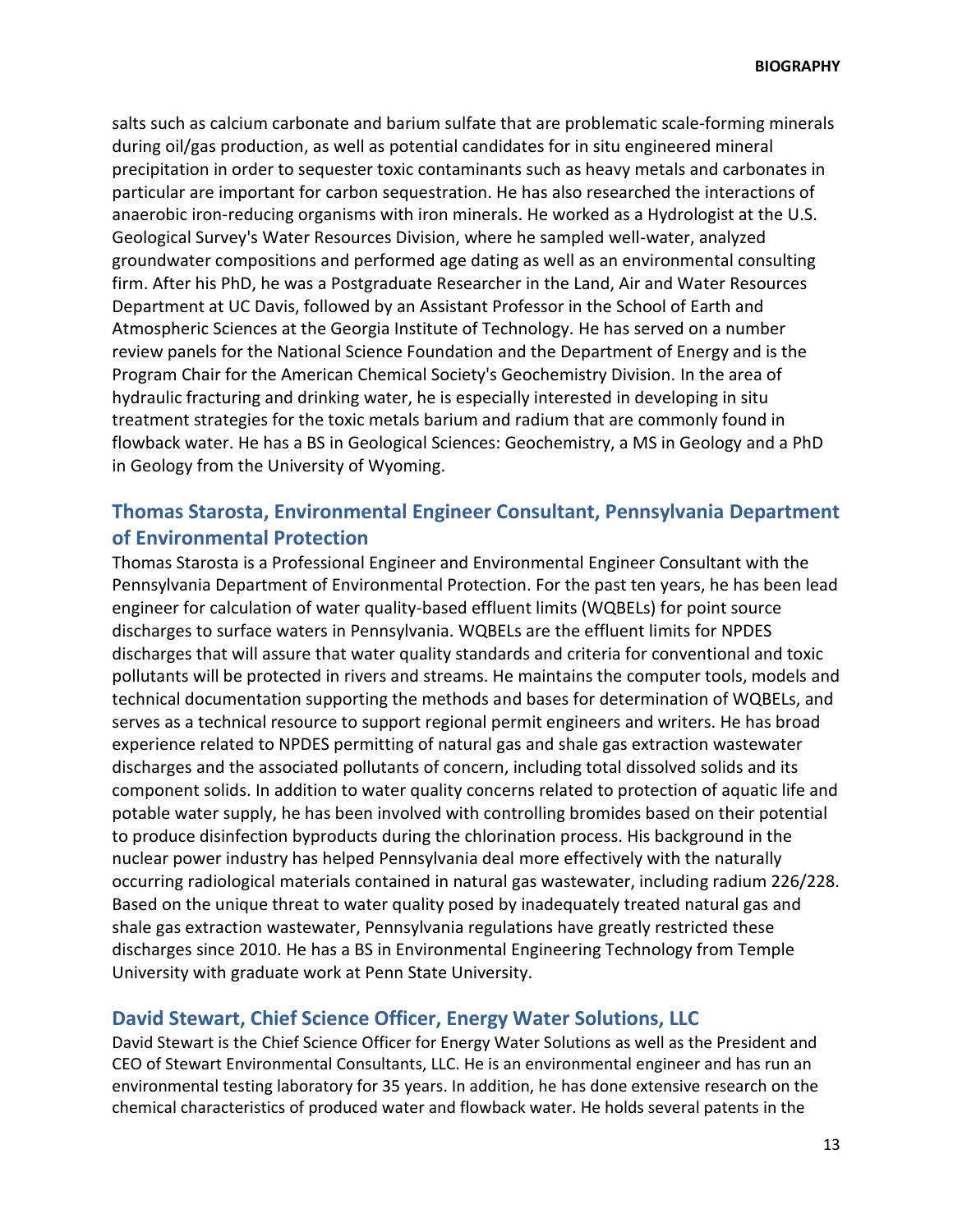treatment of produced water and flowback waters. He is overseeing the design and construction of several water treatment facilities and is utilizing the anayltical analysis of several produced water and flowback waters in these designs. He has a BS and PhD in Environmental Engineering from Colorado State University, a MS in Environmental Engineering from the University of Arizona and a MBA from Colorado State University.

# **Enid J. (Jeri) Sullivan, Staff Scientist, Chemistry Division, Los Alamos National Laboratory**

Jeri Sullivan is a Staff Scientist in the Chemistry Division of Los Alamos National Laboratory in Los Alamos, NM. She is an aqueous geochemist with expertise in characterization, treatment, use and the related economics of oil and gas produced water. She has 27 years of professional experience as an environmental chemist and over 15 years of experience in produced water treatment processes. This includes two patents and multiple publications and presentations on the treatment and use of produced water (PW), particularly organic treatment and removal and treatment of fracture flowback waters. She is currently developing, with industrial partners, a commercial treatment system (Organiclear) for removal of total organics from produced water. She participates in the Energy-Water Nexus Team (National Labs) and the Water Working Group for Carbon Sequestration, and is on the New Mexico Water Resources Research Institute annual water conference advisory board. Prior to her work at Los Alamos, she was a researcher at the Bureau of Economic Geology at the University of Texas-Austin, specializing in characterization and remediation of sites impacted by oil and gas operations, including soil and ground water contamination and tracing of saline and organic contaminants in ground water. She was an environmental consultant for over ten years, evaluating ground water contamination, risks and remediation at numerous Superfund, RCRA and petroleum contamination sites within the continental United States and Puerto Rico. She is a member of the American Chemical Society and the American Geophysical Union. She is a certified Professional Geologist and has a BA in Chemistry, a MS in Geochemistry and a PhD in Earth and Environmental Sciences/Hydrology from the New Mexico Institute of Mining and Technology.

## **D. Steven Tipton, Operations/Completion Engineer, Newfield Exploration Mid-Continent, Inc.**

D. Steven Tipton is a registered professional engineer in Oklahoma and Texas with over 45 years experience primarily in drilling, completion and production operations throughout the US, Canada, Trinidad and Yemen. He has engineered and supervised the drilling and completion of several hundred horizontal wells in Oklahoma, Texas, Louisiana, North Dakota and New Mexico. He is currently employed by Newfield Exploration in Tulsa, OK. His primary responsibilities have included Drilling, Completion, Production and Water Management for the company's operations. Tipton is a primary mentor for newly hired engineers and summer interns, and provides technical expertise to the company's engineering staff. He has made presentations at numerous technical meetings and conferences on water management including the US EPA Technical Workshops for Hydraulic Fracturing in 2011, Society of Petroleum Engineers Advanced Technology Workshops, the University of Tulsa, the OIPA Unconventional Resource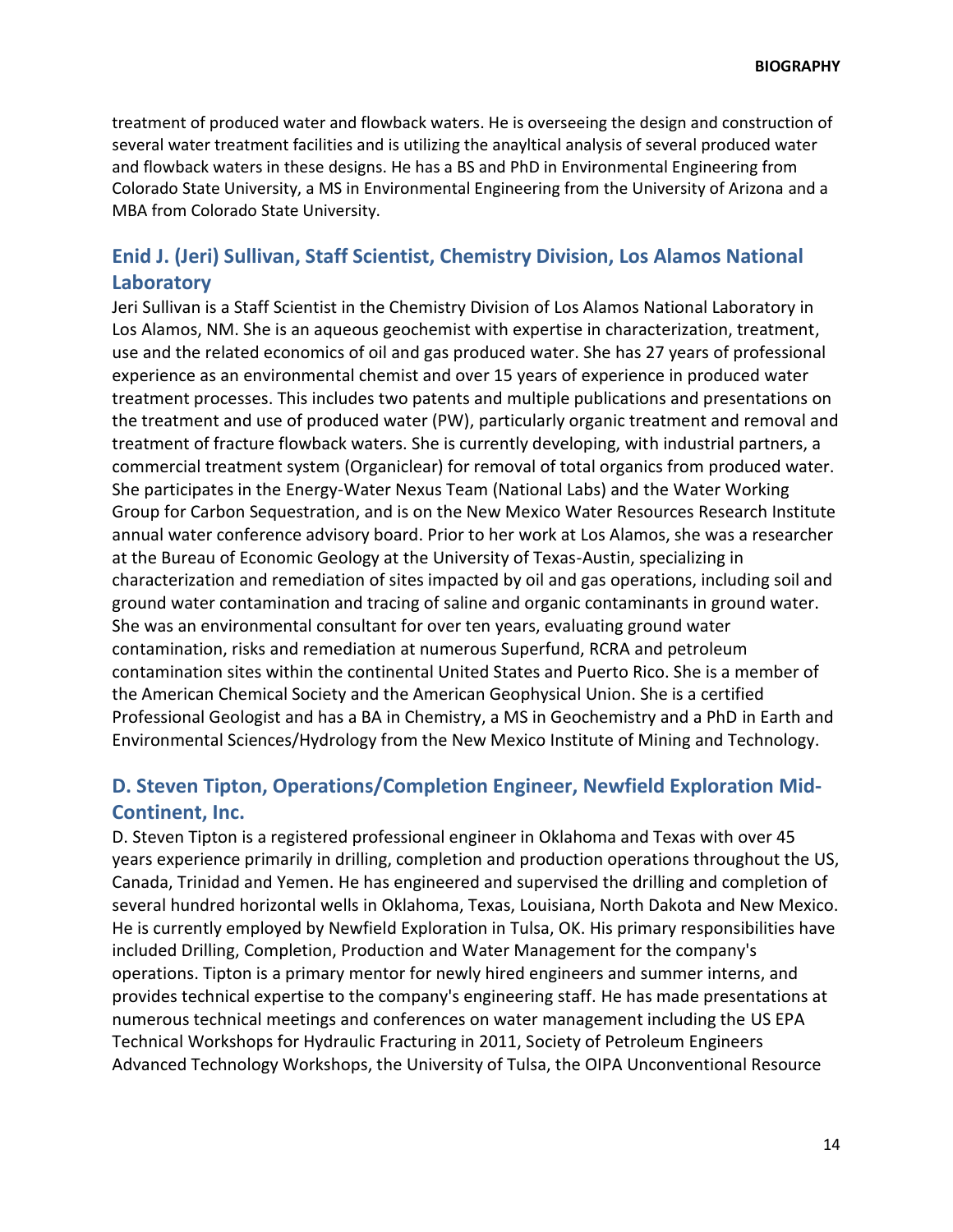Forum, Oil Sands Water Management Initiatives, Water Management for Shale Plays and inhouse training at Newfield for new engineers and geoscientists.

### **Denise Tuck, Senior Product Champion, Halliburton Energy Services, Inc.**

Denise Tuck is a Senior Product Champion for Production Enhancement. She provides technical support on chemistry and fluids for stimulation and hydraulic fracturing. Formerly, she held the positions of Environmental Compliance and Permitting manager and Global Chemical Compliance manager in Health, Safety and Environment for Halliburton. She joined Halliburton in 1990 and has over 30 years of experience in environmental pollution control systems design and regulatory permitting and compliance for the upstream and downstream oil and gas industry. She co-authored two sections in the National Petroleum Council report on Prudent Development "Realizing the Potential of North America's Abundant Natural Gas and Oil Resources." She has a BS in Chemical Engineering from Auburn University.

### **Patricia Werner-Els, Chief Science Officer, Advanced Waste & Water Technology**

Patricia Werner-Els is the President of Environmental Quality Services (EQS), a full-service environmental testing, water treatment and waste management firm. In addition, she is Chief Science Officer at Advanced Waste & Water Technology (AWWT), an EQS-affiliate firm specializing in the removal of chemical and liquid waste, water and waste treatment options and disposal services. Both firms are located in Farmingdale, NY. Els brings more than 25 years of environmental industry expertise to these roles. She is a specialist in environmental testing topics and analytical service solutions pertaining to soil, water and air. Els has particular knowledge about impactful environmental testing and its importance to the preservation of our environment including water and wastewater analysis, groundwater monitoring, comprehensive site investigations, underground storage tanks and sediment and dredging material analysis. She is responsible for all laboratory operations, strategic direction and new business initiatives at EQS and AWWT. Els graduated from Farleigh Dickinson University.

### **Drue Ann Whittecar, Business Development Manager, National Oilwell Varco**

Drue Ann Whittecar is a Business Development Manager at National Oilwell Varco in Houston, TX. She is an Environmental Scientist and Safety Engineer with expertise in the water lifecycle as it pertains to oil and gas. Whittecar has over 17 years of professional experience as an environmental scientist and a safety engineer. She has worked in several sectors including power generation, construction, defense contractor and most recently in oil and gas. She has evaluated environmental conditions at many industrial, construction and natural resource sites in the United States, Europe, Asia and India. She has served on a number of national and international committees. She is a member of the American Petroleum Institute, the Society of Petroleum Engineers, American Society of Safety Engineers and the Society of Women Engineers. In the area of hydraulic fracturing and drinking water, she is especially interested in baseline water quality monitoring, produced and flowback water quality and treatment and the potential transport of groundwater and surface water resources as well as the reuse of treated water. She has a BS in Safety Engineering from Montana Tech and an AAS in Environmental Science from Casper College.